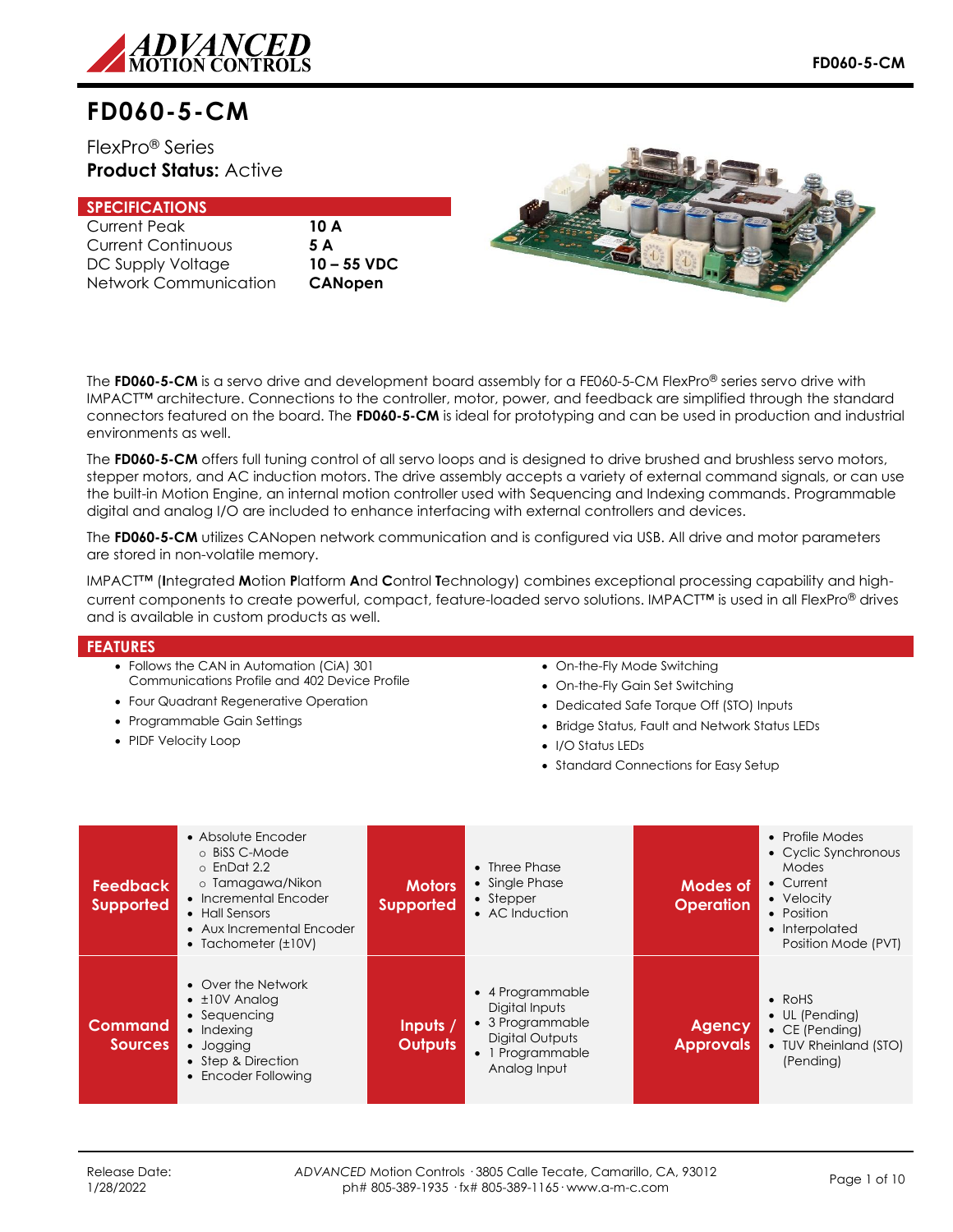

## **BLOCK DIAGRAM**



### **INFORMATION ON APPROVALS AND COMPLIANCES**

RoHS<br>Compliant

The RoHS Directive restricts the use of certain substances including lead, mercury, cadmium, hexavalent chromium and halogenated flame retardants PBB and PBDE in electronic equipment.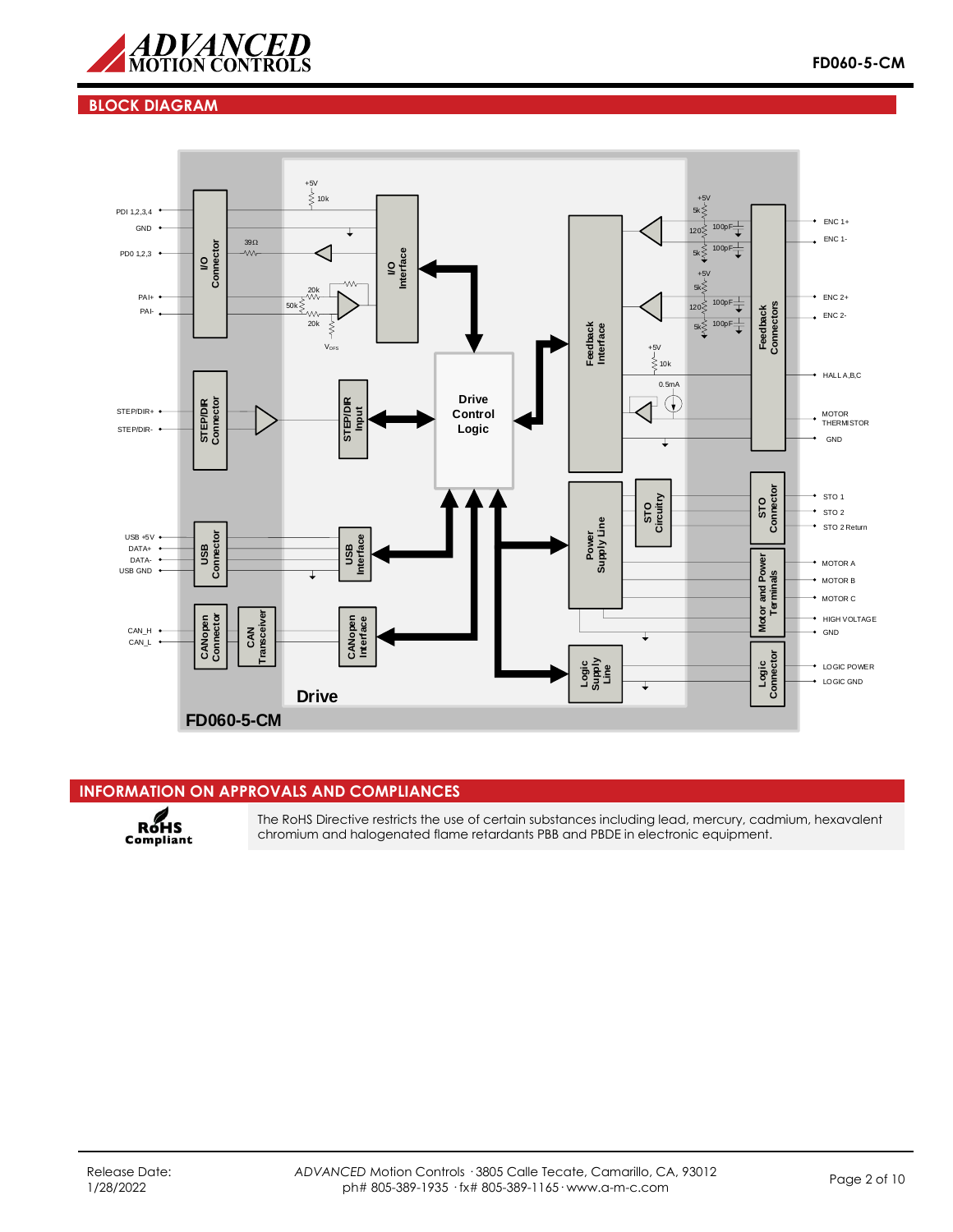

|                                                     | <b>Electrical Specifications</b>         |                                                                                                                                                                       |  |  |  |  |
|-----------------------------------------------------|------------------------------------------|-----------------------------------------------------------------------------------------------------------------------------------------------------------------------|--|--|--|--|
| <b>Description</b>                                  | <b>Units</b>                             | Value                                                                                                                                                                 |  |  |  |  |
| Nominal DC Supply Input Range                       | <b>VDC</b>                               | $12 - 48$                                                                                                                                                             |  |  |  |  |
| DC Supply Input Range                               | <b>VDC</b>                               | $10 - 55$                                                                                                                                                             |  |  |  |  |
| DC Supply Undervoltage                              | <b>VDC</b>                               | 8                                                                                                                                                                     |  |  |  |  |
| DC Supply Overvoltage                               | <b>VDC</b>                               | 58                                                                                                                                                                    |  |  |  |  |
| Logic Supply Input Range (optional)                 | <b>VDC</b>                               | $10 - 55$                                                                                                                                                             |  |  |  |  |
| Safe Torque Off Voltage (Default)                   | <b>VDC</b>                               | 5                                                                                                                                                                     |  |  |  |  |
| <b>Bus Capacitance</b>                              | μF                                       | 500                                                                                                                                                                   |  |  |  |  |
| Maximum Peak Current Output1                        | A (Arms)                                 | 10(7.07)                                                                                                                                                              |  |  |  |  |
| Maximum Continuous Current Output <sup>2</sup>      | A (Arms)                                 | 5(5)                                                                                                                                                                  |  |  |  |  |
| <b>Efficiency at Rated Power</b>                    | $\%$                                     | 99                                                                                                                                                                    |  |  |  |  |
| Maximum Continuous Output Power                     | W                                        | 272                                                                                                                                                                   |  |  |  |  |
| Maximum Power Dissipation at Rated Power            | W                                        | 3                                                                                                                                                                     |  |  |  |  |
| Minimum Load Inductance (line-to-line) <sup>3</sup> | $\mu$ H                                  | 150 (@ 48VDC supply); 75 (@24VDC supply); 40 (@12VDC supply)                                                                                                          |  |  |  |  |
| <b>Switching Frequency</b>                          | kHz                                      | 20                                                                                                                                                                    |  |  |  |  |
| Maximum Output PWM Duty Cycle                       | $\%$                                     | 83                                                                                                                                                                    |  |  |  |  |
|                                                     |                                          | <b>Control Specifications</b>                                                                                                                                         |  |  |  |  |
| <b>Description</b>                                  | Units                                    | Value                                                                                                                                                                 |  |  |  |  |
| <b>Communication Interfaces</b>                     | $\mathbb{L}^{\mathbb{N}}$                | CANopen (USB for configuration)                                                                                                                                       |  |  |  |  |
| <b>Command Sources</b>                              | $\overline{a}$                           | ±10 V Analog, Over the Network, Sequencing, Indexing, Jogging, Step<br>& Direction, Encoder Following                                                                 |  |  |  |  |
| Feedback Supported                                  | $\overline{a}$                           | Absolute Encoder (BiSS C-Mode, EnDat 2.2, Tamagawa/Nikon),<br>Incremental Encoder, Hall Sensors, Auxiliary Incremental Encoder,<br>Tachometer (±10V)                  |  |  |  |  |
| Commutation Methods                                 | $\overline{\phantom{a}}$                 | Sinusoidal, Trapezoidal                                                                                                                                               |  |  |  |  |
| Modes of Operation                                  | $\overline{a}$                           | Profile Modes, Cyclic Synchronous Modes, Current, Velocity, Position,<br>Interpolated Position Mode (PVT)                                                             |  |  |  |  |
| Motors Supported <sup>4</sup>                       |                                          | Three Phase (Brushless Servo), Single Phase (Brushed Servo, Voice Coil,<br>Inductive Load), Stepper (2- or 3-Phase Closed Loop), AC Induction<br>(Closed Loop Vector) |  |  |  |  |
| <b>Hardware Protection</b>                          | $\overline{a}$                           | 40+ Configurable Functions, Over Current, Over Temperature (Drive &<br>Motor), Over Voltage, Short Circuit (Phase-Phase & Phase-Ground),<br><b>Under Voltage</b>      |  |  |  |  |
| Programmable Digital Inputs/Outputs                 | $\overline{\phantom{a}}$                 | 4/3                                                                                                                                                                   |  |  |  |  |
| Programmable Analog Inputs/Outputs                  | $\overline{a}$                           | 1/0                                                                                                                                                                   |  |  |  |  |
| Primary I/O Logic Level                             | $\overline{\phantom{a}}$                 | 5 VDC, not isolated                                                                                                                                                   |  |  |  |  |
| Current Loop Sample Time                            | μS                                       | 50                                                                                                                                                                    |  |  |  |  |
| Velocity Loop Sample Time                           | μS                                       | 100                                                                                                                                                                   |  |  |  |  |
| Position Loop Sample Time                           | μS                                       | 100                                                                                                                                                                   |  |  |  |  |
| Maximum Encoder Frequency                           | MHz                                      | 20 (5 pre-quadrature)                                                                                                                                                 |  |  |  |  |
|                                                     |                                          | <b>Mechanical Specifications</b>                                                                                                                                      |  |  |  |  |
| <b>Description</b><br>Size $(H \times W \times D)$  | <b>Units</b><br>$mm$ (in)                | Value<br>$114.3 \times 91.4 \times 26.0$ (4.50 $\times$ 3.60 $\times$ 1.03)                                                                                           |  |  |  |  |
|                                                     |                                          | 178.5(6.3)                                                                                                                                                            |  |  |  |  |
| Weight                                              | $g$ (oz)<br>$^{\circ}$ C ( $^{\circ}$ F) |                                                                                                                                                                       |  |  |  |  |
| Ambient Operating Temperature Range <sup>5</sup>    |                                          | $0 - 65(32 - 149)$                                                                                                                                                    |  |  |  |  |
| Storage Temperature Range                           | $^{\circ}$ C ( $^{\circ}$ F)             | $-40 - 85$ ( $-40 - 185$ )                                                                                                                                            |  |  |  |  |
| Relative Humidity                                   | $\overline{\phantom{a}}$                 | 0-95%, non-condensing                                                                                                                                                 |  |  |  |  |
| P2 LOGIC POWER CONNECTOR                            |                                          | 2-port Screw Terminal                                                                                                                                                 |  |  |  |  |
| P3 USB COMMUNICATION CONNECTOR                      |                                          | 5-pin, Mini USB B Type port                                                                                                                                           |  |  |  |  |
| P5 CANopen COMMUNICATION CONNECTORS                 |                                          | 8-pin, dual row, 2.00 mm spaced plug terminal                                                                                                                         |  |  |  |  |
| P6 STO CONNECTOR                                    | $\blacksquare$                           | 8-pin 2.00 mm spaced, enclosed, friction lock header                                                                                                                  |  |  |  |  |
| P7 IO CONNECTOR                                     | $\overline{\phantom{a}}$                 | 12-pin 2.00 mm spaced dual-row plug terminal                                                                                                                          |  |  |  |  |
| P8 STEP/DIR CONNECTOR                               |                                          | 8-pin 2.00 mm spaced dual-row plug terminal                                                                                                                           |  |  |  |  |
| P9 FEEDBACK 2 CONNECTOR                             | $\overline{\phantom{a}}$                 | 15-pin vertical D-Sub                                                                                                                                                 |  |  |  |  |
| P10 FEEDBACK 1 CONNECTOR                            |                                          | 15-pin vertical D-Sub                                                                                                                                                 |  |  |  |  |
| P11/12/13 MOTOR POWER TERMINALS                     | $\blacksquare$                           | 3x Hex Screw Lug                                                                                                                                                      |  |  |  |  |
| P14/15 DC POWER TERMINALS                           | $\overline{\phantom{a}}$                 | 2x Hex Screw Lug                                                                                                                                                      |  |  |  |  |

**Notes**<br>1. Capable of supplying drive rated peak current for 2 seconds with 5 second foldback to continuous value. Longer times are possible with lower current limits.<br>2. Continuous A<sub>rms</sub> value attainable when RMS Charge-

4. Maximum motor speed for stepper motors is 600 RPM. Consult the hardware installation manual for 2-phase stepper wiring configuration. 5. Additional cooling and/or heatsink may be required to achieve rated performance.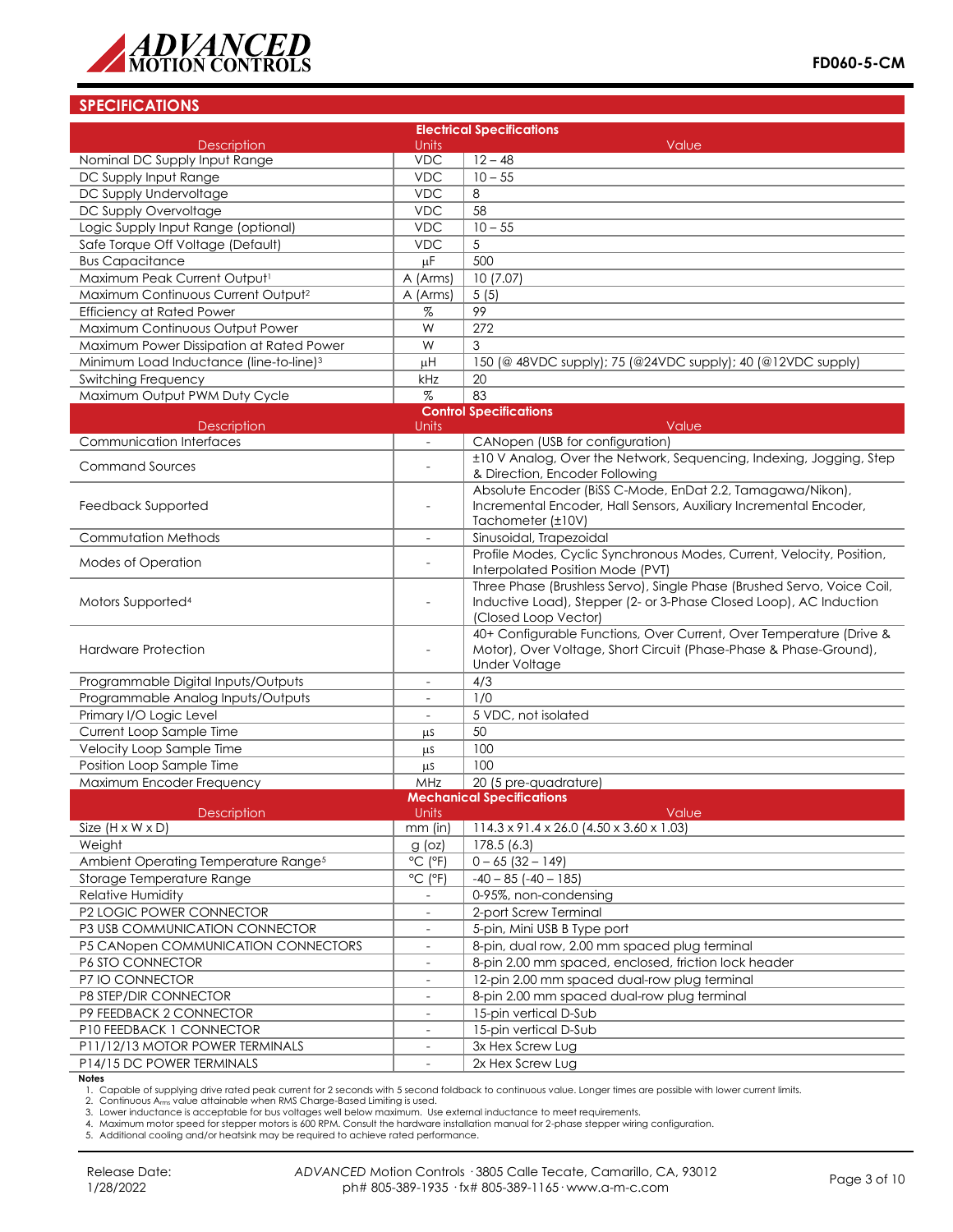

# **PIN FUNCTIONS**

| P2 - Logic Power Connector |                                  |                       |                                            |                            |            |  |  |
|----------------------------|----------------------------------|-----------------------|--------------------------------------------|----------------------------|------------|--|--|
| Pin                        |                                  | <b>Name</b>           |                                            | <b>Description / Notes</b> | 1/O        |  |  |
|                            | <b>LOGIC PWR</b>                 |                       | Logic Supply Input (10 - 55VDC) (optional) |                            |            |  |  |
| 2                          | LOGIC GND                        |                       | Ground                                     |                            | <b>GND</b> |  |  |
|                            | <b>Connector Information</b>     | 2-port Screw Terminal |                                            |                            |            |  |  |
|                            | <b>Mating Connector Details</b>  | N/A                   |                                            | LOGIC PWR $1 -$            |            |  |  |
|                            | <b>Mating Connector Included</b> | N/A                   |                                            | LOGIC GND $2 -$            |            |  |  |

|                                               | <b>P3 - USB Communication Connector</b> |                             |                                          |                                                             |            |  |  |
|-----------------------------------------------|-----------------------------------------|-----------------------------|------------------------------------------|-------------------------------------------------------------|------------|--|--|
| Pin                                           | Name                                    |                             | <b>Description / Notes</b>               |                                                             | I/O        |  |  |
|                                               | <b>VBUS</b>                             |                             | Supply Voltage                           |                                                             | $\circ$    |  |  |
| $\overline{2}$                                | DATA-                                   |                             | Data -                                   |                                                             | I/O        |  |  |
| 3                                             | DATA+                                   |                             | Data +                                   |                                                             |            |  |  |
| 4                                             | RESERVED                                |                             | Reserved.                                |                                                             |            |  |  |
| 5                                             | <b>GND</b>                              |                             | Ground                                   |                                                             | <b>GND</b> |  |  |
| <b>Connector Information</b>                  |                                         | 5-pin, Mini USB B Type port |                                          | GND $5 -$<br>RESERVED $4 -$<br>$DATA + 3 -$<br>DATA - $2 -$ |            |  |  |
| <b>Mating Connector Details</b><br>ASSY)      |                                         |                             | TYCO: 1496476-3 (2-meter STD-A to MINI-B | VBUS <sub>1</sub>                                           |            |  |  |
| <b>No</b><br><b>Mating Connector Included</b> |                                         |                             |                                          |                                                             |            |  |  |

|                                                                                              | P5 - CANopen Communication Connector |                                      |                                                          |                                                       |                          |  |
|----------------------------------------------------------------------------------------------|--------------------------------------|--------------------------------------|----------------------------------------------------------|-------------------------------------------------------|--------------------------|--|
| Pin                                                                                          |                                      | <b>Name</b>                          |                                                          | Description / Notes                                   | 1/O                      |  |
|                                                                                              | <b>RESERVED</b>                      |                                      | Reserved.                                                |                                                       | $\overline{\phantom{a}}$ |  |
| $\overline{2}$                                                                               | <b>RESERVED</b>                      |                                      | Reserved.                                                |                                                       | ٠                        |  |
| 3                                                                                            | <b>RESERVED</b>                      |                                      | Reserved.                                                |                                                       |                          |  |
| 4                                                                                            | <b>RESERVED</b>                      |                                      | Reserved.                                                |                                                       |                          |  |
| 5                                                                                            | <b>GND</b>                           |                                      | Ground                                                   |                                                       | <b>GND</b>               |  |
| 6                                                                                            | <b>GND</b>                           |                                      | Ground                                                   |                                                       | <b>GND</b>               |  |
| $\overline{7}$                                                                               | CAN H                                |                                      | CAN_H bus line (dominant high)                           |                                                       | I/O                      |  |
| 8                                                                                            | CAN L                                |                                      | CAN L bus line (dominant low)                            |                                                       | I/O                      |  |
| <b>Connector Information</b><br>terminal                                                     |                                      | 8-pin, dual row, 2.00 mm spaced plug | GND<br><b>RESERVED</b><br>6<br>CAN_L $8$ -<br>2 RESERVED |                                                       |                          |  |
| Molex: P/N 51353-0800 (housing);<br><b>Mating Connector Details</b><br>56134-9100 (contacts) |                                      |                                      | 网间间面<br>网间回回<br>71 THE THE                               |                                                       |                          |  |
|                                                                                              | <b>Mating Connector Included</b>     | Yes                                  |                                                          | CAN_H 7<br><b>RESERVED</b><br>3 RESERVED<br>GND<br>-5 |                          |  |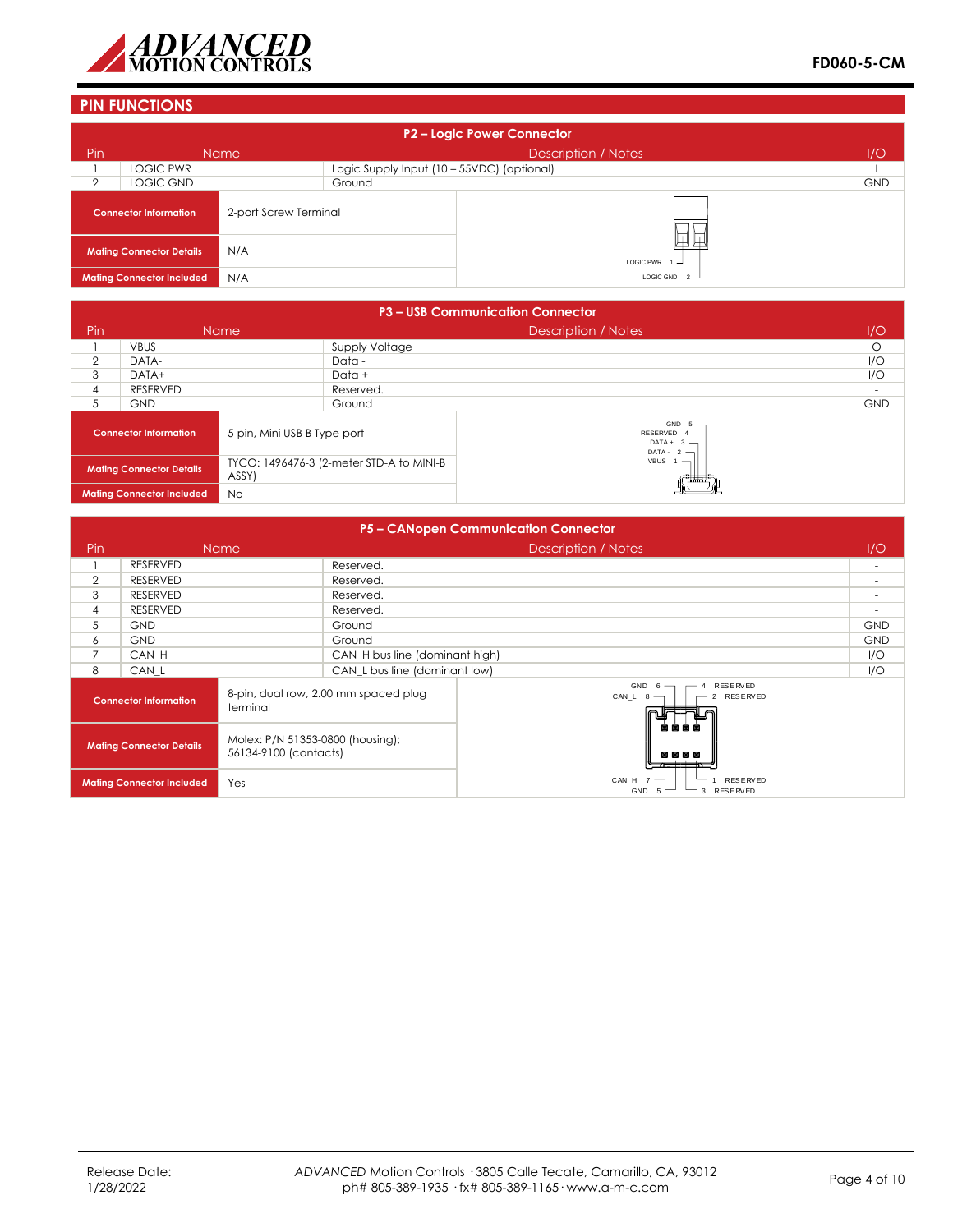

|                                                                                           | <b>P6-STO Connector</b>          |                                         |                                                                                 |                                                                   |                          |  |
|-------------------------------------------------------------------------------------------|----------------------------------|-----------------------------------------|---------------------------------------------------------------------------------|-------------------------------------------------------------------|--------------------------|--|
| Pin.                                                                                      |                                  | <b>Name</b>                             |                                                                                 | Description / Notes                                               | 1/O                      |  |
|                                                                                           | RESERVED                         |                                         | Reserved.                                                                       |                                                                   | $\overline{\phantom{a}}$ |  |
| $\overline{2}$                                                                            | RESERVED                         |                                         | Reserved.                                                                       |                                                                   | ٠                        |  |
| 3                                                                                         | <b>STO RETURN</b>                |                                         | Safe Torque Off Return                                                          |                                                                   | <b>STORET</b>            |  |
| 4                                                                                         | STO-1 INPUT                      |                                         | Safe Torque Off-Input 1                                                         |                                                                   |                          |  |
| 5                                                                                         | <b>STO RETURN</b>                |                                         | Safe Torque Off Return                                                          |                                                                   | <b>STORET</b>            |  |
| 6                                                                                         | STO-2 INPUT                      |                                         | Safe Torque Off-Input 2                                                         |                                                                   |                          |  |
| $\overline{7}$                                                                            | RESERVED                         |                                         | Reserved.                                                                       |                                                                   | ٠                        |  |
| 8                                                                                         | RESERVED                         | Reserved.                               |                                                                                 |                                                                   |                          |  |
| 8-port, 2.00 mm spaced, enclosed,<br><b>Connector Information</b><br>friction lock header |                                  |                                         | STO RETURN $5 -$<br><b>STO RETURN</b><br>3<br>RESERVED $7 -$<br><b>RESERVED</b> |                                                                   |                          |  |
| <b>Mating Connector Details</b><br>8051 (pins)                                            |                                  | Molex: P/N 51110-0860 (housing); 50394- |                                                                                 |                                                                   |                          |  |
|                                                                                           | <b>Mating Connector Included</b> | Yes                                     |                                                                                 | RESERVED 8 $-$<br>2 RESERVED<br>STO-2 INPUT 6<br>STO-1 INPUT<br>4 |                          |  |

|                                                                                              |                                          |                                                                      |                                                                                                                         | P7-IO Connector                                                                |            |
|----------------------------------------------------------------------------------------------|------------------------------------------|----------------------------------------------------------------------|-------------------------------------------------------------------------------------------------------------------------|--------------------------------------------------------------------------------|------------|
| Pin                                                                                          |                                          | <b>Name</b>                                                          |                                                                                                                         | Description / Notes                                                            | 1/O        |
|                                                                                              | $PDI-1$                                  |                                                                      | General Purpose Programmable Digital Input                                                                              |                                                                                |            |
| $\overline{2}$                                                                               | $PDI-2$                                  |                                                                      | General Purpose Programmable Digital Input                                                                              |                                                                                |            |
| 3                                                                                            | $PDI-3$                                  |                                                                      | General Purpose Programmable Digital Input                                                                              |                                                                                |            |
| $\overline{4}$                                                                               | $PDI-4$                                  |                                                                      | General Purpose Programmable Digital Input                                                                              |                                                                                |            |
| 5                                                                                            | PDO-1                                    |                                                                      |                                                                                                                         | General Purpose Programmable Digital Output (TTL/8mA)                          | $\circ$    |
| 6                                                                                            | PDO-2                                    |                                                                      |                                                                                                                         | General Purpose Programmable Digital Output (TTL/8mA)                          | $\circ$    |
| 7                                                                                            | PDO-3                                    |                                                                      |                                                                                                                         | General Purpose Programmable Digital Output (TTL/8mA)                          | $\Omega$   |
| 8                                                                                            | +5V USER                                 |                                                                      | +5V Supply Output. Short-circuit protected.<br>(300ma total load capacity shared between P7-8, P8-7, P9-13, and P10-13) | $\circ$                                                                        |            |
| 9                                                                                            | <b>GND</b>                               |                                                                      | Ground.                                                                                                                 |                                                                                | <b>GND</b> |
| 10                                                                                           | <b>GND</b>                               |                                                                      | Ground.                                                                                                                 |                                                                                | <b>GND</b> |
| 11                                                                                           | $PAI-1+$                                 |                                                                      | General Purpose Differential Programmable Analog Input or Reference Signal Input.                                       |                                                                                |            |
| 12                                                                                           | $PAI-1-$                                 |                                                                      | ±10VDC Range (12-bit Resolution)                                                                                        |                                                                                |            |
|                                                                                              | <b>Connector Information</b><br>terminal |                                                                      | 12-pin, dual row, 2.00 mm spaced plug                                                                                   | $+5V$ USER $8 -$<br>$PDO-2$<br>$GND 10 -$<br>PDI-4<br>PAI-1-12 -<br>$-2$ PDI-2 |            |
| Molex: P/N 51353-1200 (housing);<br><b>Mating Connector Details</b><br>56134-9100 (contacts) |                                          | 1 PDI-1<br>$PAI-1+ 11$<br>3 PDI-3<br><b>GND</b><br>$P$ DO-3<br>PDQ-1 |                                                                                                                         |                                                                                |            |
|                                                                                              | <b>Mating Connector Included</b>         | Yes                                                                  |                                                                                                                         |                                                                                |            |

|                                          | <b>P8-STEP/DIR Connector</b>     |                                                           |                                                  |                                                                          |            |  |
|------------------------------------------|----------------------------------|-----------------------------------------------------------|--------------------------------------------------|--------------------------------------------------------------------------|------------|--|
| Pin.                                     |                                  | <b>Name</b>                                               |                                                  | Description / Notes                                                      | 1/O        |  |
|                                          | $STEP +$                         |                                                           | Differential Step Input.                         |                                                                          |            |  |
| 2                                        | STEP-                            |                                                           |                                                  |                                                                          |            |  |
| 3                                        | $DIR +$                          |                                                           | Differential Direction Input.                    |                                                                          |            |  |
| 4                                        | $DIR -$                          |                                                           |                                                  |                                                                          |            |  |
| 5                                        | <b>RESERVED</b>                  |                                                           | Reserved.                                        |                                                                          |            |  |
| 6                                        | <b>RESERVED</b>                  |                                                           |                                                  |                                                                          |            |  |
| $\overline{7}$                           | +5V USER                         |                                                           | +5V Supply Output. Short-circuit protected.      | (300ma total load capacity shared between P7-8, P8-7, P9-13, and P10-13) | ∩          |  |
| 8                                        | <b>GND</b>                       |                                                           | Ground.                                          |                                                                          | <b>GND</b> |  |
| <b>Connector Information</b><br>terminal |                                  | 8-pin, dual row, 2.00 mm spaced plug                      | RESERVED 6<br>DIR-<br>$-2$ STEP -<br>$GND 8$ $-$ |                                                                          |            |  |
| <b>Mating Connector Details</b>          |                                  | Molex: P/N 51353-0800 (housing);<br>56134-9100 (contacts) | +5V USER<br>— 1 STEP +                           |                                                                          |            |  |
|                                          | <b>Mating Connector Included</b> | Yes                                                       |                                                  | $-3$ DIR +<br>RESERVED 5                                                 |            |  |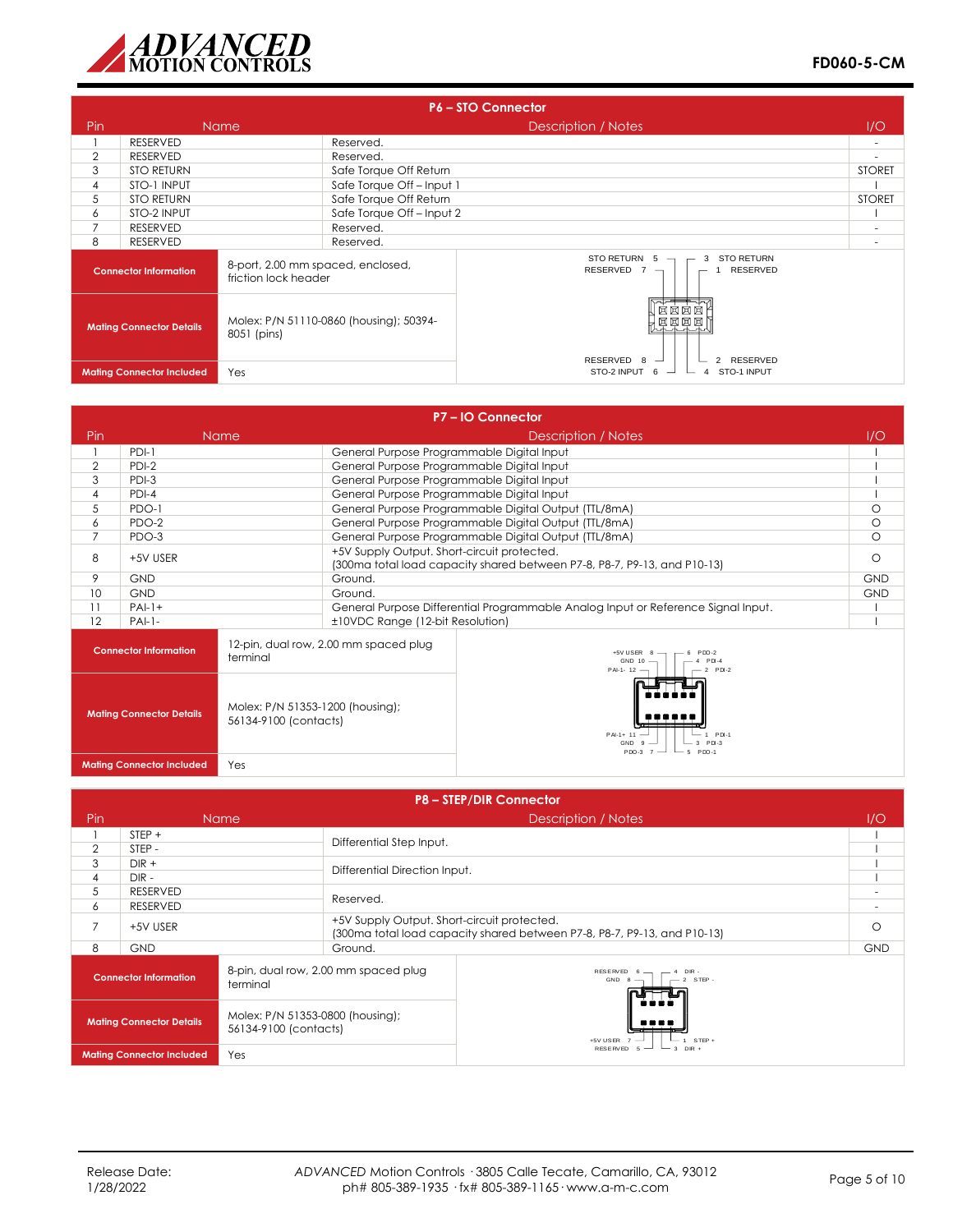

| P9 - Feedback 2 Connector                                                                       |                                                 |                                                                      |                                                      |                                                                                                                                                                             |            |
|-------------------------------------------------------------------------------------------------|-------------------------------------------------|----------------------------------------------------------------------|------------------------------------------------------|-----------------------------------------------------------------------------------------------------------------------------------------------------------------------------|------------|
| Pin                                                                                             |                                                 | <b>Incremental Encoder</b>                                           |                                                      | Description / Notes                                                                                                                                                         | 1/O        |
| $\overline{2}$<br>3                                                                             | <b>HALL A</b><br><b>HALL B</b><br><b>HALL C</b> |                                                                      |                                                      | Single-ended Commutation Sensor Inputs. Signals shared with Feedback 1 connector. Use only<br>Hall connections on either Feedback 1 or Feedback 2.                          |            |
| $\overline{4}$<br>5<br>6                                                                        | $ENC$ $2A+$<br><b>ENC 2 A-</b><br>$ENC$ 2 $B+$  |                                                                      | Differential Incremental Encoder A.                  |                                                                                                                                                                             |            |
| $\overline{7}$<br>8                                                                             | <b>ENC 2 B-</b><br>ENC 2 INDEX+                 |                                                                      | Differential Incremental Encoder B.                  |                                                                                                                                                                             |            |
| 9<br>10                                                                                         | ENC 2 INDEX-<br><b>RESERVED</b>                 |                                                                      | Differential Incremental Encoder Index.<br>Reserved. |                                                                                                                                                                             | ٠          |
| 11<br>12                                                                                        | <b>RESERVED</b><br><b>GND</b>                   |                                                                      | Reserved.<br>Ground.                                 |                                                                                                                                                                             | <b>GND</b> |
| 13                                                                                              | +5V USER                                        |                                                                      | +5V Supply Output. Short-circuit protected.          | (300mg total load capacity shared between P7-8, P8-7, P9-13, and P10-13)<br>Motor Thermal Protection. Select which Thermistor pin is active using DIP Switch SW6 (see Board | $\circ$    |
| 14                                                                                              | <b>THERMISTOR</b>                               |                                                                      | Connector can be active.                             | Configuration section below). Only one Thermistor pin between Feedback 1 and Feedback 2                                                                                     |            |
| 15                                                                                              | <b>RESERVED</b>                                 |                                                                      | Reserved.                                            |                                                                                                                                                                             |            |
|                                                                                                 | <b>Connector Information</b>                    | 15-pin, high-density, female D-sub                                   |                                                      | $ENC 2B + 6$<br><b>ENC 2A-</b><br>$ENC 2A+$<br>$ENC$ $2B$ -<br>HALL C<br>ENC 2 INDEX+<br>3<br>$ENC$ 2 INDEX- $9$ --<br>2 HALL B<br>RESERVED 10 --<br>HALL A                 |            |
| TYCO: Plug P/N 748364-1; Housing P/N<br><b>Mating Connector Details</b><br>or 1658670-1 (strip) |                                                 | 5748677-2; Terminals P/N 1658670-2 (loose)<br>11 RESERVED<br>12 SGND |                                                      |                                                                                                                                                                             |            |
|                                                                                                 | <b>Mating Connector Included</b>                | <b>No</b>                                                            |                                                      | 13 +5V USER<br><b>THE RMISTOR</b><br>15 RESERVED                                                                                                                            |            |

|                                                                                                 | P10 - Feedback 1 Connector                                                                                                              |                                                                                                                              |                                                                                                                                                                                                                                                                                                                                                                                                                                                                                                                    |            |  |  |
|-------------------------------------------------------------------------------------------------|-----------------------------------------------------------------------------------------------------------------------------------------|------------------------------------------------------------------------------------------------------------------------------|--------------------------------------------------------------------------------------------------------------------------------------------------------------------------------------------------------------------------------------------------------------------------------------------------------------------------------------------------------------------------------------------------------------------------------------------------------------------------------------------------------------------|------------|--|--|
| Pin                                                                                             | Absolute<br>Encoder                                                                                                                     | Incremental<br>Encoder                                                                                                       | Description / Notes                                                                                                                                                                                                                                                                                                                                                                                                                                                                                                | 1/O        |  |  |
| $\overline{2}$<br>3<br>4<br>5<br>6<br>7<br>8                                                    | <b>HALL A</b><br><b>HALL B</b><br><b>HALL C</b><br><b>ENC 1 DATA+</b><br>ENC 1 DATA-<br>ENC 1 CLOCK+<br>ENC 1 CLOCK-<br>ENC 1 REF MARK+ | <b>HALL A</b><br><b>HALL B</b><br><b>HALL C</b><br>$ENC$ 1 A+<br>ENC 1 A-<br>$ENC$ 1 $B+$<br>ENC 1 B-<br>ENC 1H<br>$ENC1$  - | Single-ended Commutation Sensor Inputs. Signals shared with Feedback 2 connector. Use only<br>Hall connections on either Feedback 1 or Feedback 2.<br>Differential Data Line for Absolute Encoders (BiSS: SLO+/-) or Differential Incremental Encoder<br>A.<br>Differential Clock Line for Absolute Encoders (BiSS: MA+/-) or Differential Incremental Encoder<br><b>B.</b><br>Differential Reference Mark for Absolute Encoders (Leave open for BiSS and EnDat 2.2) or<br>Differential Incremental Encoder Index. |            |  |  |
| 9<br>10<br>11<br>12                                                                             | ENC 1 REF MARK-<br><b>RESERVED</b><br><b>RESERVED</b><br><b>GND</b>                                                                     | <b>RESERVED</b><br><b>RESERVED</b><br>GND                                                                                    | Reserved.<br>Reserved.<br>Ground.                                                                                                                                                                                                                                                                                                                                                                                                                                                                                  | <b>GND</b> |  |  |
| 13                                                                                              | +5V USER                                                                                                                                | +5V USER                                                                                                                     | +5V Supply Output. Short-circuit protected.<br>(300ma total load capacity shared between P7-8, P8-7, P9-13, and P10-13)                                                                                                                                                                                                                                                                                                                                                                                            |            |  |  |
| 14                                                                                              | <b>THERMISTOR</b>                                                                                                                       | <b>THERMISTOR</b>                                                                                                            | Motor Thermal Protection, Select which Thermistor pin is active using DIP Switch SW6 (see Board<br>Configuration section below). Only one Thermistor pin between Feedback 1 and Feedback 2<br>Connector can be active.                                                                                                                                                                                                                                                                                             |            |  |  |
| 15                                                                                              | <b>RESERVED</b>                                                                                                                         | <b>RESERVED</b>                                                                                                              | Reserved.                                                                                                                                                                                                                                                                                                                                                                                                                                                                                                          |            |  |  |
|                                                                                                 | <b>Connector Information</b>                                                                                                            | 15-pin, high-density, female D-sub                                                                                           | $ENC$ 1 $C$ LOCK+/ $B+$<br>ENC 1DATA-/A-<br>ENC 1 CLOCK - / B- 7<br>$ENC$ 1 DATA+ $/A +$<br>HALL C<br>$ENC$ 1 REFMARK+/1+ 8<br>2 HALL B<br>NC 1 REFMARK- $/$ I- 9 $-$<br>RESERVED 10 --<br>HALL A<br>$\overline{1}$                                                                                                                                                                                                                                                                                                |            |  |  |
| TYCO: Plug P/N 748364-1; Housing P/N<br><b>Mating Connector Details</b><br>or 1658670-1 (strip) |                                                                                                                                         |                                                                                                                              | 5748677-2; Terminals P/N 1658670-2 (loose)<br>11 RESERVED<br>12 SGND                                                                                                                                                                                                                                                                                                                                                                                                                                               |            |  |  |
|                                                                                                 | <b>Mating Connector Included</b>                                                                                                        | No.                                                                                                                          | 13 +5V USER<br>14 THE RMISTOR<br>15 RESERVED                                                                                                                                                                                                                                                                                                                                                                                                                                                                       |            |  |  |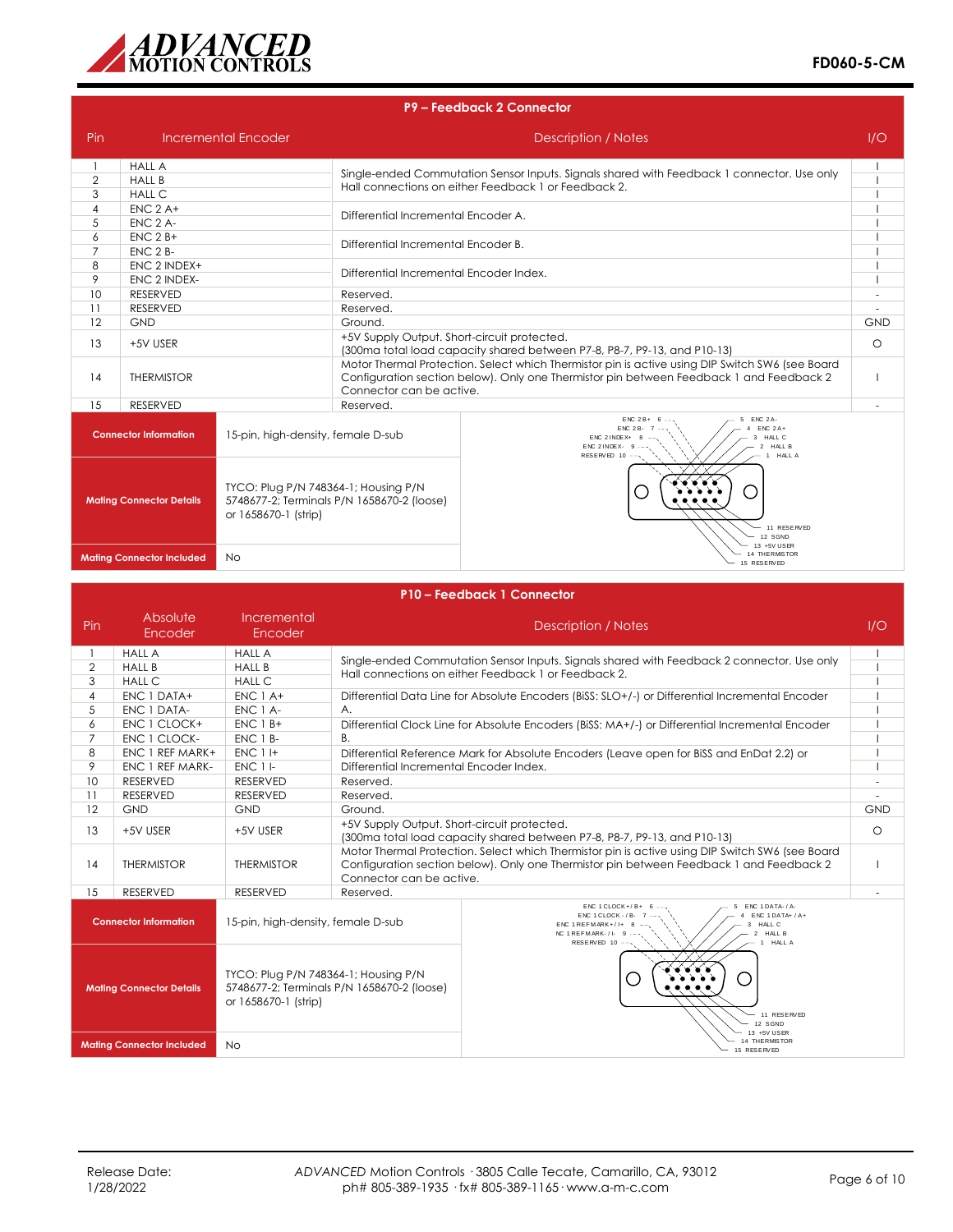

| P11/12/13 - Motor Power Terminals |                                  |                        |                |                                      |         |  |  |
|-----------------------------------|----------------------------------|------------------------|----------------|--------------------------------------|---------|--|--|
| Pin                               |                                  | Name                   |                | Description / Notes                  | 1/O     |  |  |
|                                   | <b>MOTOR A</b>                   |                        | Motor Phase A. |                                      | $\circ$ |  |  |
| $\overline{2}$                    | <b>MOTOR B</b>                   |                        | Motor Phase B. |                                      | $\circ$ |  |  |
| 3                                 | MOTOR C                          |                        | Motor Phase C. |                                      | $\circ$ |  |  |
|                                   | <b>Connector Information</b>     | Bushings with M4 Screw |                | <b>MOTOR B</b><br>MOTOR A<br>MOTOR C |         |  |  |
|                                   | <b>Mating Connector Details</b>  | N/A                    |                |                                      |         |  |  |
|                                   | <b>Mating Connector Included</b> | N/A                    |                |                                      |         |  |  |

|          |                                  |                        |                              | P14/15 - DC Power Terminals |           |            |
|----------|----------------------------------|------------------------|------------------------------|-----------------------------|-----------|------------|
| Pin      |                                  | <b>Name</b>            |                              | <b>Description / Notes</b>  |           | 1/O        |
|          | <b>HV</b>                        |                        | DC Supply Input (10-55 VDC). |                             |           |            |
| $\Omega$ | POWER GND                        |                        | Ground.                      |                             |           | <b>GND</b> |
|          | <b>Connector Information</b>     | Bushings with M4 Screw |                              | HV                          | POWER GND |            |
|          | <b>Mating Connector Details</b>  | N/A                    |                              |                             |           |            |
|          | <b>Mating Connector Included</b> | N/A                    |                              |                             |           |            |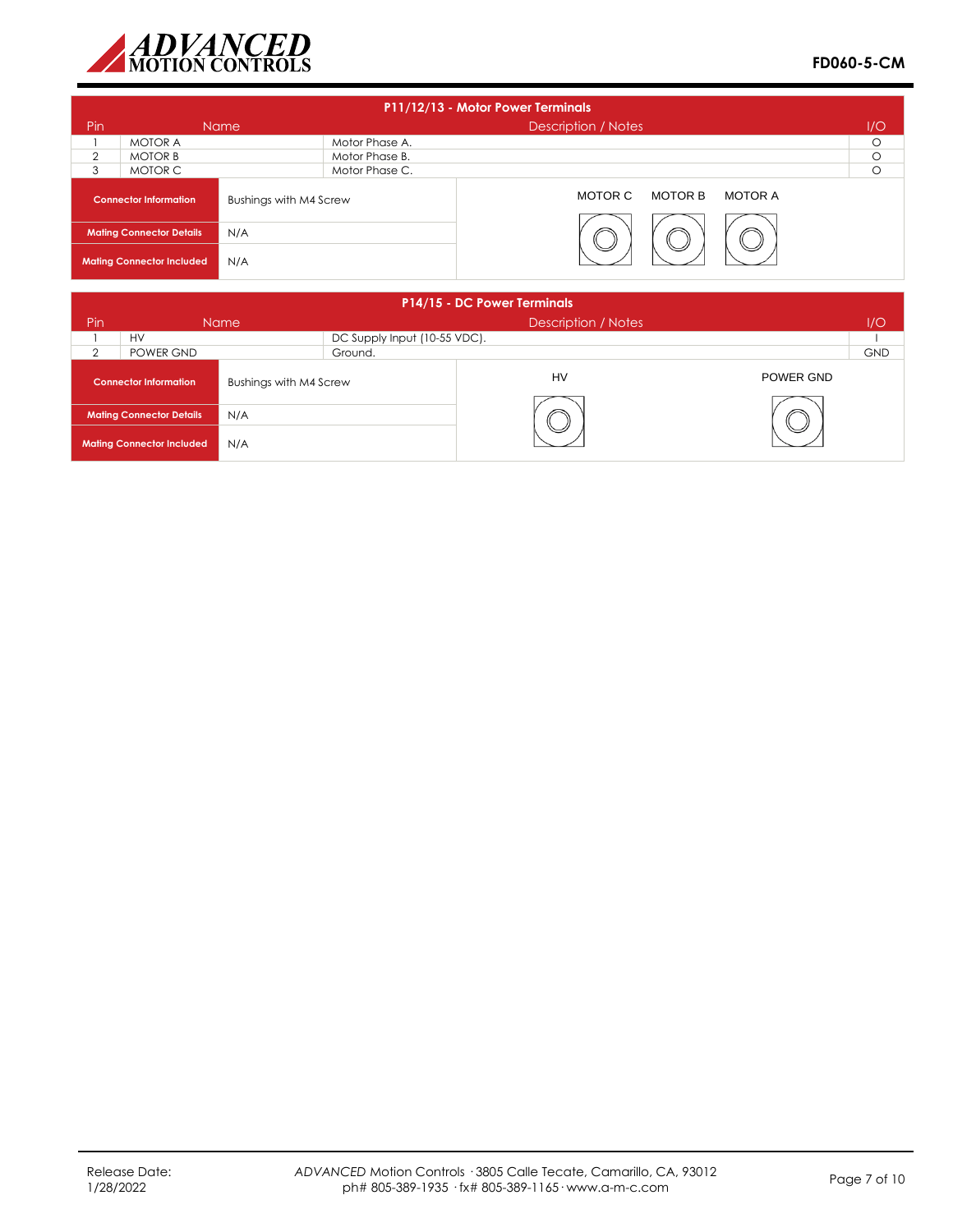

# **BOARD CONFIGURATION**

#### **Status LED Functions**

| LED         | <b>Description</b>                                                                                                                                                           |
|-------------|------------------------------------------------------------------------------------------------------------------------------------------------------------------------------|
| <b>STAT</b> | Indicates drive power bridge status. GREEN when DC bus power is applied and the drive is enabled. RED when the drive is in a<br>fault state.                                 |
| LOGIC PWR   | Indicates that +5V logic power is available to the drive. GREEN when +5V logic power is available.                                                                           |
| <b>EMA</b>  | Indicates whether the Emulated Encoder Output functionality is active. GREEN for Emulated Encoder Output active.<br>OFF for Step & Direction Input or PWM & Direction Input. |
| SEL         | Indicates whether CANopen communication is selected. GREEN for CANopen.                                                                                                      |

### **Input/Output LED Functions**

| led         | <b>Description</b>                                                                    |  |
|-------------|---------------------------------------------------------------------------------------|--|
| $DI1 - DI4$ | Indicates digital input status. GREEN when the corresponding digital input is active. |  |
| $DO1 - DO3$ | Indicates digital output status. BLUE when the corresponding digital output is active |  |

### **CANopen Node ID Switches**

| <b>Switch Diagram</b>             | <b>Description</b> |                 |          |                                                                                                                                                                                                                                                                                                                                                                                     |  |
|-----------------------------------|--------------------|-----------------|----------|-------------------------------------------------------------------------------------------------------------------------------------------------------------------------------------------------------------------------------------------------------------------------------------------------------------------------------------------------------------------------------------|--|
| Ω,<br>ထ<br>∞<br>$\circ$<br>ທ<br>ຕ |                    | SW <sub>3</sub> | SW4      | Hexadecimal switch settings correspond to the CANopen Node ID. Allowable CANopen<br>Node ID range using the rotary switches is 1 - 63. Node IDs above 63 can be set via ACE<br>setup software or network commands and stored to NVM (up to a Node ID of 127).<br>Setting the rotary switches to zero will use the address stored in NVM.<br><b>Node ID</b><br>Address stored in NVM |  |
|                                   |                    |                 |          | 001                                                                                                                                                                                                                                                                                                                                                                                 |  |
|                                   |                    |                 |          | 002                                                                                                                                                                                                                                                                                                                                                                                 |  |
| SW <sub>3</sub><br>SW4            |                    | $\cdots$        | $\cdots$ |                                                                                                                                                                                                                                                                                                                                                                                     |  |
|                                   |                    |                 |          | 61                                                                                                                                                                                                                                                                                                                                                                                  |  |
|                                   |                    |                 |          | 62                                                                                                                                                                                                                                                                                                                                                                                  |  |
|                                   |                    |                 |          | 63                                                                                                                                                                                                                                                                                                                                                                                  |  |

#### **DIP Switches**

| <b>Switch</b>    | <b>Description</b>                                                                                                                                                        | ON                                                                     | <b>OFF</b>                                                              |  |
|------------------|---------------------------------------------------------------------------------------------------------------------------------------------------------------------------|------------------------------------------------------------------------|-------------------------------------------------------------------------|--|
| SW <sub>6</sub>  | Motor Thermistor Selection. Note that<br>both switches on SW6 must be set to<br>the same position for proper<br>operation.                                                | Uses the motor thermistor<br>reading from P9 - Feedback 2<br>Connector | Uses the motor thermistor<br>reading from P10 - Feedback 1<br>Connector |  |
| SW <sub>9</sub>  | CAN Termination. The last device in a<br>CAN network requires termination.<br>Note that both switches on SW9 must<br>be set to the same position for proper<br>operation. | Terminated                                                             | Not terminated                                                          |  |
| SW10             | CAN Communication Selection, Note<br>that all 4 switches of SW10 and SW11                                                                                                 | RS232/485                                                              | CAN                                                                     |  |
| SW <sub>11</sub> | must be set to the same position for<br>proper operation.                                                                                                                 |                                                                        |                                                                         |  |

### **Safe Torque Off (STO) Inputs**

The Safe Torque Off (STO) inputs are dedicated +5VDC sinking single-ended inputs. For applications not using STO functionality, disabling of the STO feature is required for proper drive operation. STO may be disabled by installing the included mating connector for the STO connector and following the STO Disable wiring instructions as given in the hardware installation manual. Consult the hardware installation manual for more information. Alternatively, a dedicated STO Disable Key connector is available for purchase for applications where STO is not in use. Contact the factory for ordering information.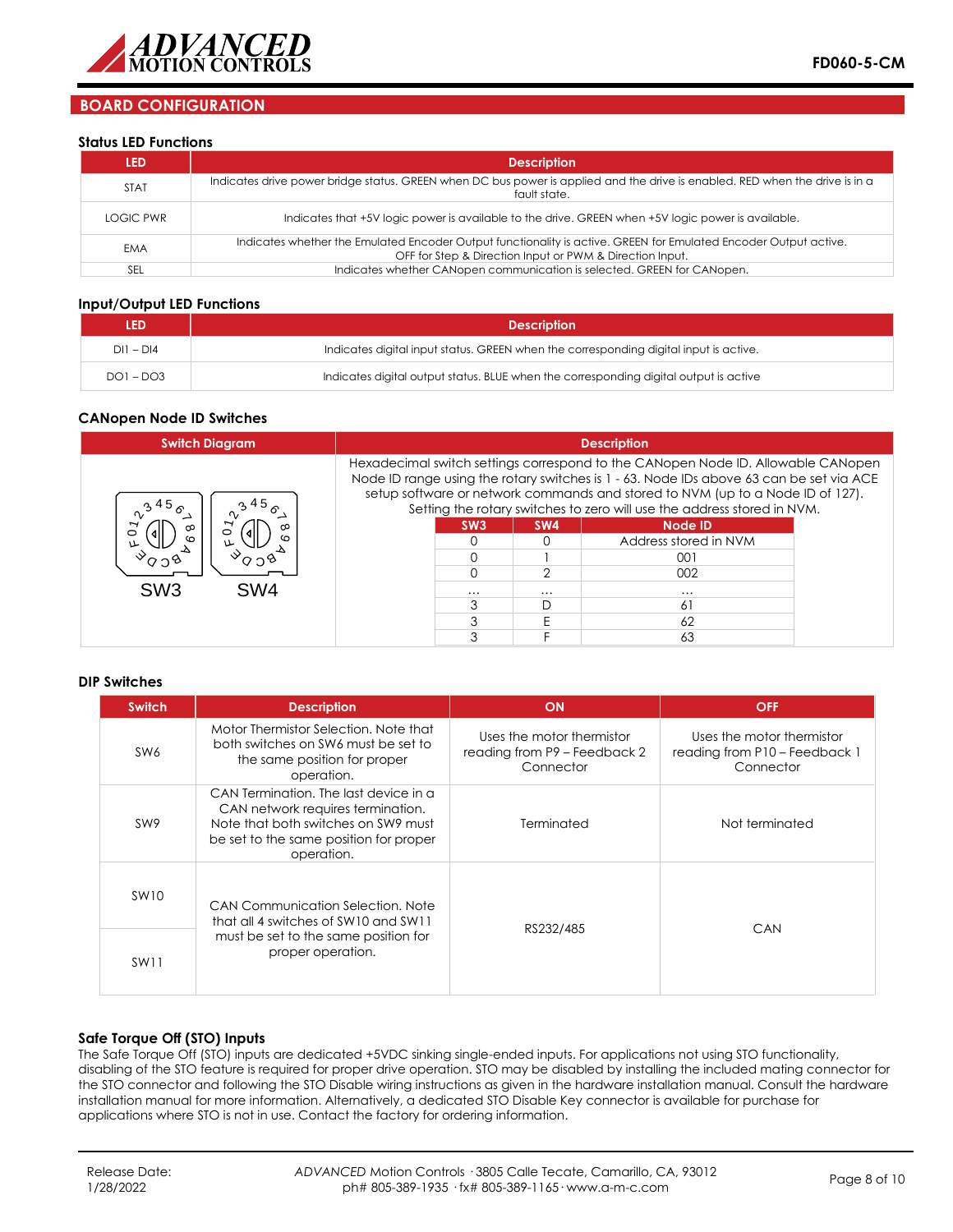

# **MOUNTING DIMENSIONS**